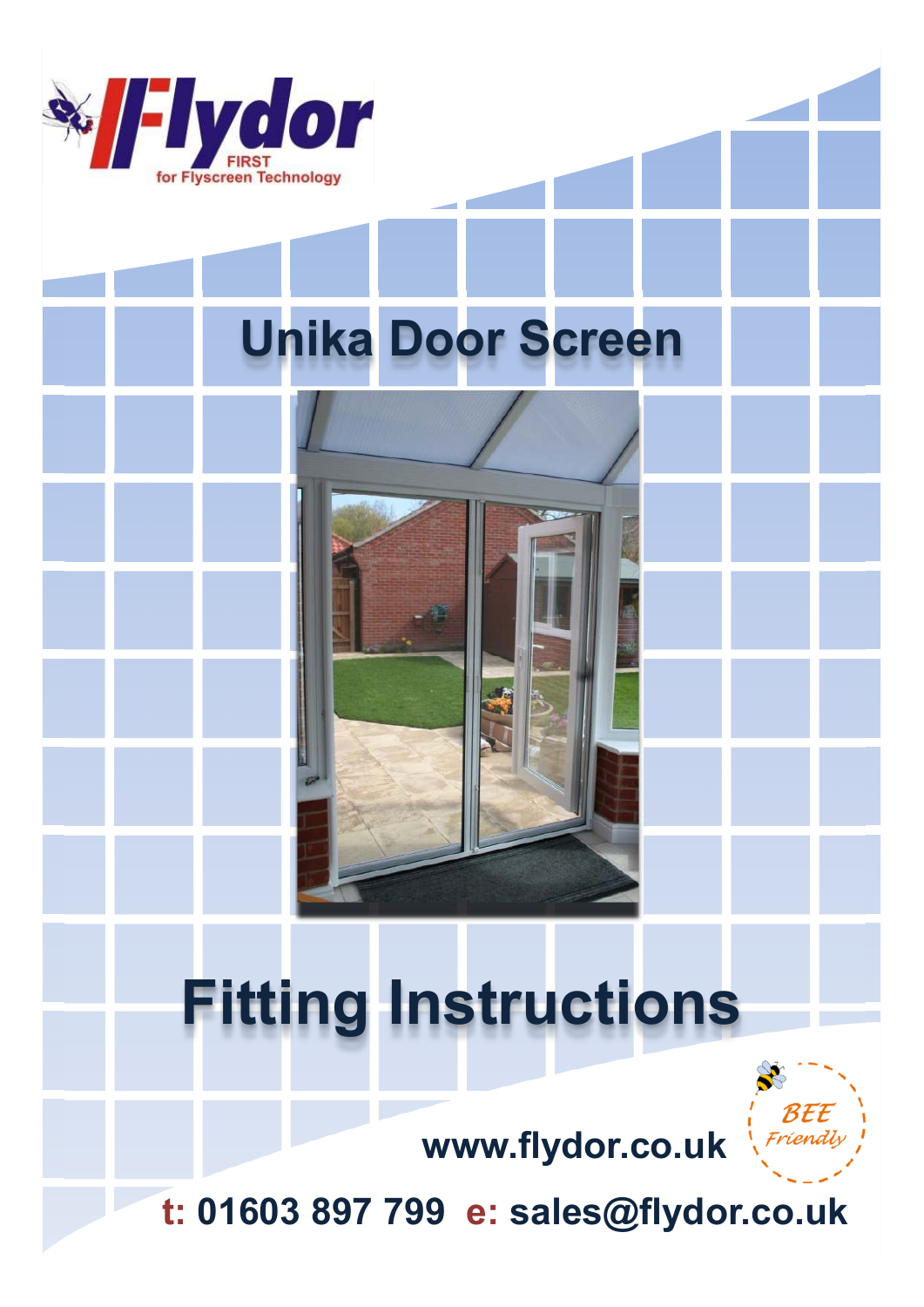### Unika Door Screens *(All MUH & MUH2 models)*

**Step 1** Before proceeding, decide which of fitting options you wish to use and prepare the top and bottom guides prior to assembling the unit.













height.

**Step 2** Securing the Fluffy pile



**FACE FITTING** Option A Drill a 3.5 mm hole through the outer groove, ensuring you remain within the recessed area in pic 2.

*(Tip) Use a 2mm bit for the pilot hole into the frame. Please note you will need a hex bit for the screws*

**FACE FITTING** Option B Drill directly through the guide using a 3mm bit. Open up the front facing hole to 7mm and use the cover caps provided for a neat finish.

*(Tip) Use a small screw (3.5x 16) to affix to frame.*

**RECESS FITTING** Option C Drill 3.5 mm holes through the bottom of guides, for directly fixing into the recess. Typically two or three depending on

*(Tip) Use the special tool 8460.0 to allow the fluffy pile to be safely moved when fitting.*

To avoid the fluffy pile being pulled back into the cassette during use. Trim about 6mm off the length of the pile. Simply crimp the channel at each end with a flat headed screwdriver and hammer. *(Tip) Gently does it! Avoid bending the guide out of shape by hitting too hard.*

#### **Step 3** Preparing the Cassette(s) prior to assembling the unit.









**FACE FITTING** Slide the face fitting **L** into the groove on the top of the cassette .

**RECESS FITTING** Insert the additional fluffy pile into the grove in the top of the cassette. The **M** bracket is directly fixed to the side of the recess and the cassette simply clicks in n place .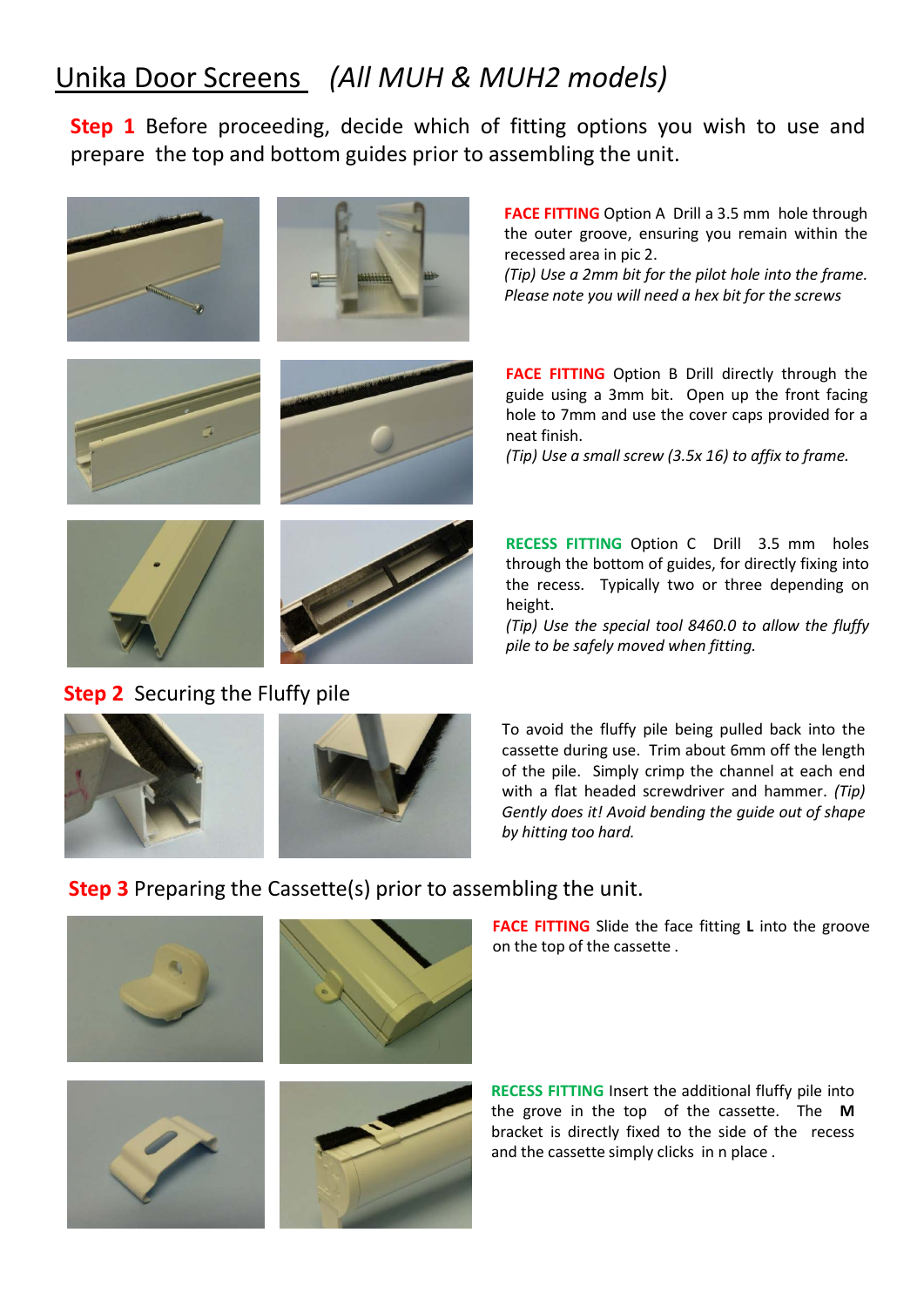### **Step 4** Preparing the Magnetic Catch Channel (Single Door).



Snip off a small piece of the magnet. Crimp both ends as shown to secure the strip in place.

### **Step 5** Assembling the unit prior to fitting.





Push the guides into place ensuring the lugs are correctly located. There should be no gaps as per pic 2. Push the mag channel onto the guide ends.

### **Step 6** Installation of the unit.



**FACE FITTING** Offer the screen against the frame, ensure the screen is square, then mark the fixing points. Carefully drill the pilot holes. Loosely fit the screen in place using suitable screws. Check operation of screen, before tightening.

**RECESS FITTING** Offer the screen into the recess, ensure the screen is square, then mark the fixing points for M clips. Remove the screen, Directly fit the M Clips to the side of recess. Click the screen into place. Mark the fixing points for the channels and Mag Channel. Directly fix the screen with suitable screws and fittings as required.

#### **Step 7** Shoot Bolt Catches (Double Door)



Bring both doors together and mark dead centre, top and bottom. Offer up the shoot bolt keepers as shown and mark for drilling in the centre the large elongated hole. Loosely fix the keepers into place with the screws provided. (This will give you a little adjustment if needed). Check the doors are square and working properly before drilling the smaller hole, and securing the keeper finally into place.